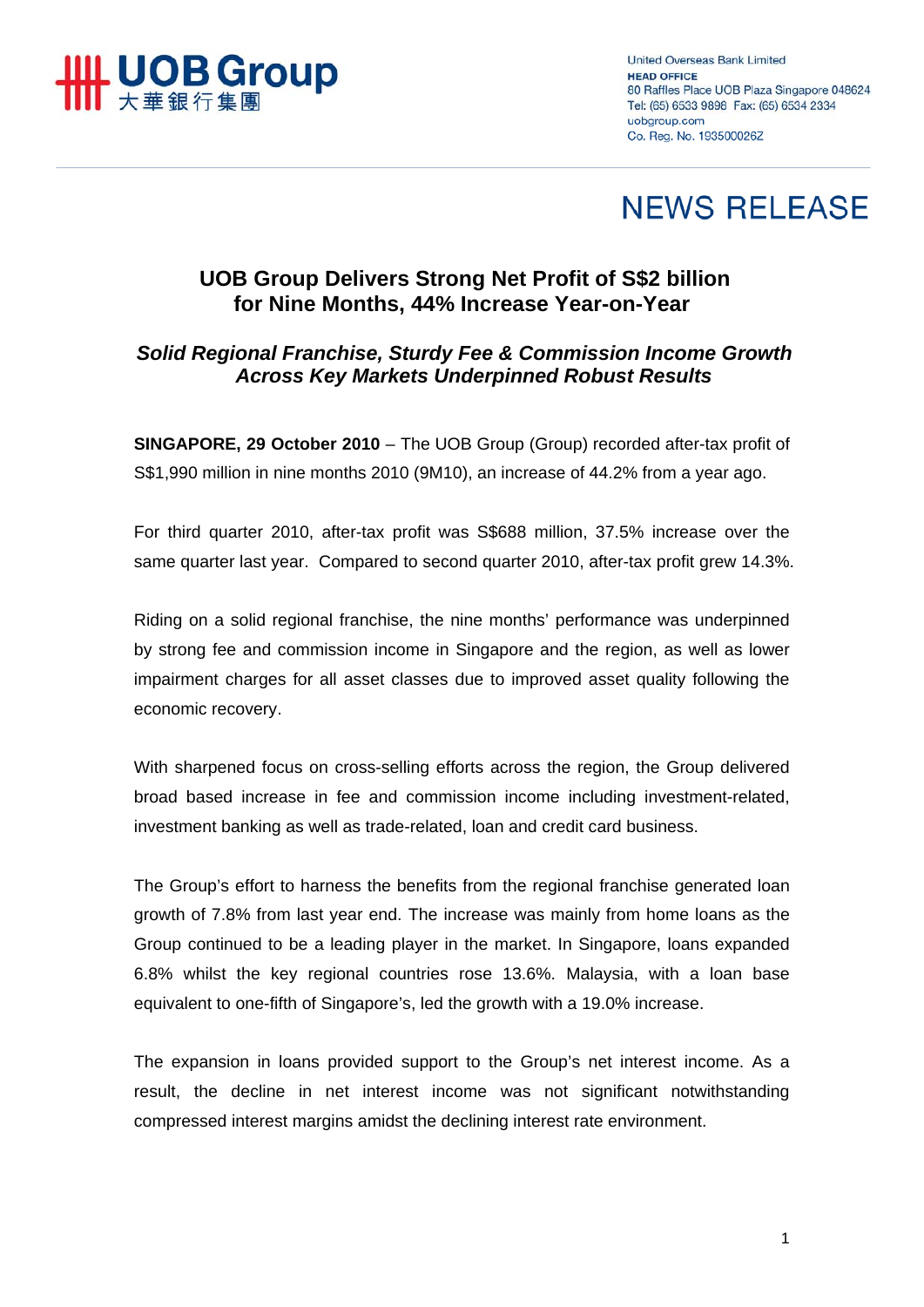With a disciplined approach to cost management, expenses remained under control as the Group continued to build and invest in its key resources comprising people and technology.

The balance sheet and capital position remained strong. Loan quality improved over end 2009 with a low non-performing loans ratio of 1.9%. Total loan charge-off for the nine months declined to 26 basis points from 76 basis points last year end. As the Group continued to manage loan growth on a risk-adjusted returns basis, the increase in risk-weighted assets was lower at 2.3% compared to the 7.8% year-to-date loan growth. Consequently, together with higher reserves, Core Tier 1 and Tier 1 capital adequacy ratios (CAR) rose to 13.0% and 15.1% respectively when compared to last year end, well above the new Basel III capital requirements.

## **Net Interest Income**

Net interest income for 9M10 was S\$2,667 million, 4.1% lower year-on-year with net interest margin declining 23 basis points to 2.15%. Quarter-on-quarter, net interest income was stable at S\$883 million whilst net interest margin was lower at 2.07%. Interest margins declined on the back of the current low interest rate environment.

#### **Non-Interest Income**

For 9M10, non-interest income rose 13.5% to S\$1,568 million due to fee and commission income. Compared to last quarter, the increase was 53.1% to S\$585 million, contributed mainly from trading and investment activities due to favourable market conditions.

#### **Expenses**

Expenses rose 7.7% to S\$1,638 million in 9M10 due to continued investments in staff and technology. Expense-to-income ratio remained under control at 38.7%. Quarter-on-quarter, costs inched up by 2.8% to S\$555 million, while expense-to-income ratio improved 4.9% points to 37.8%.

## **Loans and Deposits**

Loans reached S\$109.7 billion as at 30 September 2010, 7.8% increase from last year end and 3.2% from last quarter. The increase over the quarter was broad based across the industries with more significant contribution from housing loans and loans to non-bank financial institutions. Deposits rose to S\$132.5 billion, higher by 9.0% from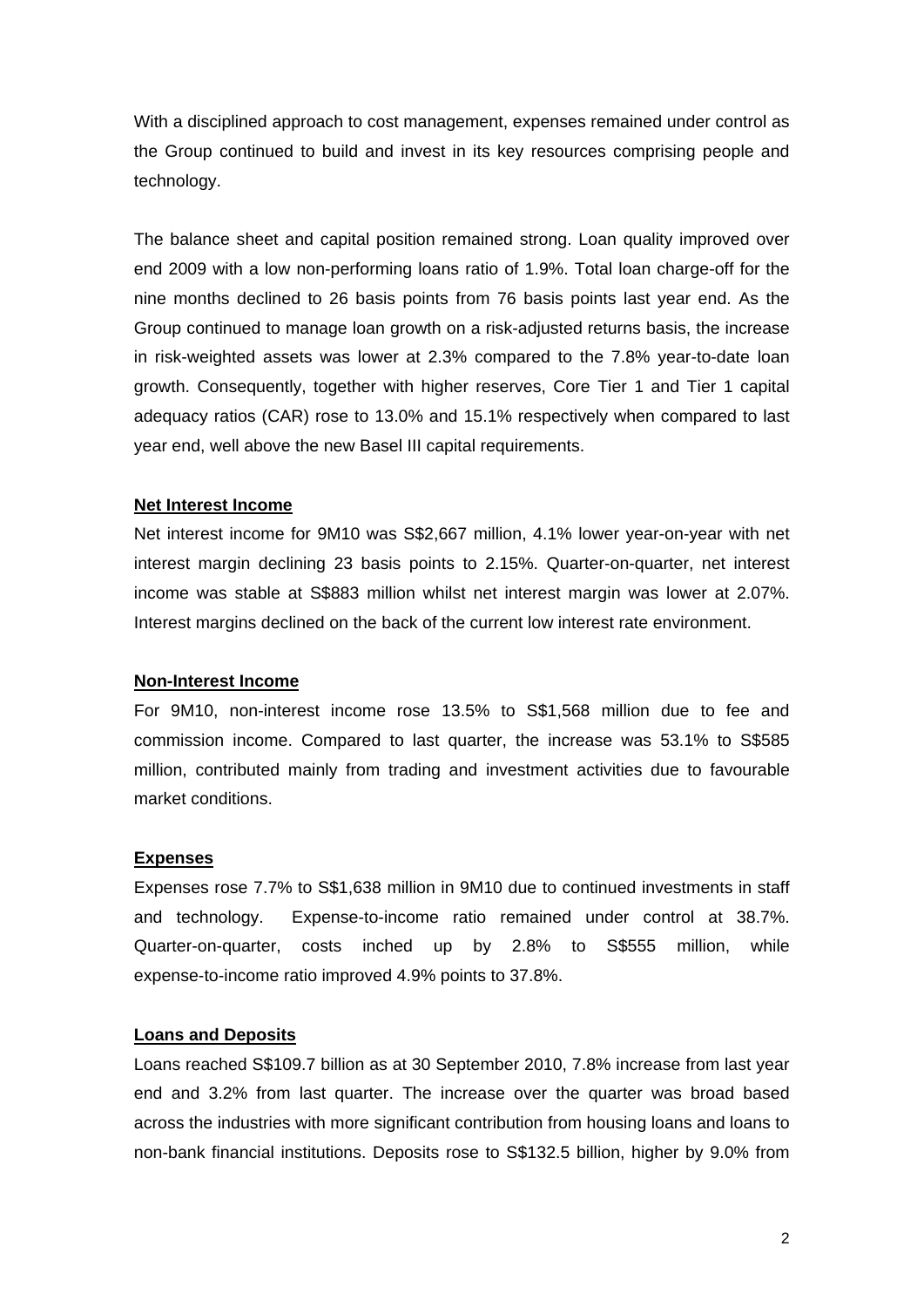last year end and 5.4% over the quarter. Loans-to-deposits ratio was 81.1% as at 30 September 2010.

## **Asset Quality**

The Group's asset quality remained strong with non-performing assets declining to S\$2.5 billion as at 30 September 2010 from end 2009. Non-performing loans ratio remained low at 1.9%.

Impairment coverage for the Group was high at 206% against unsecured non-performing assets whilst cumulative impairment stood at S\$3.0 billion as at 30 September 2010.

## **Capital Position**

As at 30 September 2010, Group Tier 1 CAR of 15.1% and total CAR of 19.9% continued to be well above the regulatory minimum of 6% and 10% respectively. The higher CAR over 30 September 2009 was boosted mainly by higher retained earnings, partially offset by higher risk-weighted assets.

## **CEO's Statement**

Mr Wee Ee Cheong, the UOB Group's Deputy Chairman and Chief Executive Officer, said: "This latest set of results is consistent with improving stability in Asian economies, as reflected in our robust fee income and strong regional loan growth.

Going forward, the global dilemma remains -- gradual but volatile recovery in the West and asset price inflation in the East. However, we maintain that the risk of a double-dip recession and renewed sovereign debt crisis remain manageable; and Asean economies will remain a global sweet spot.

At UOB, our network that spans across the region allows us to ride on the Asian growth story. We aim to compete more effectively by leveraging our strengths, sharpening our focus on the region and growing our fee income. At the same time, we will continue our steady and disciplined approach to growth, investing in and strengthening our Asian franchise to position UOB as a premier regional bank."

- ends -